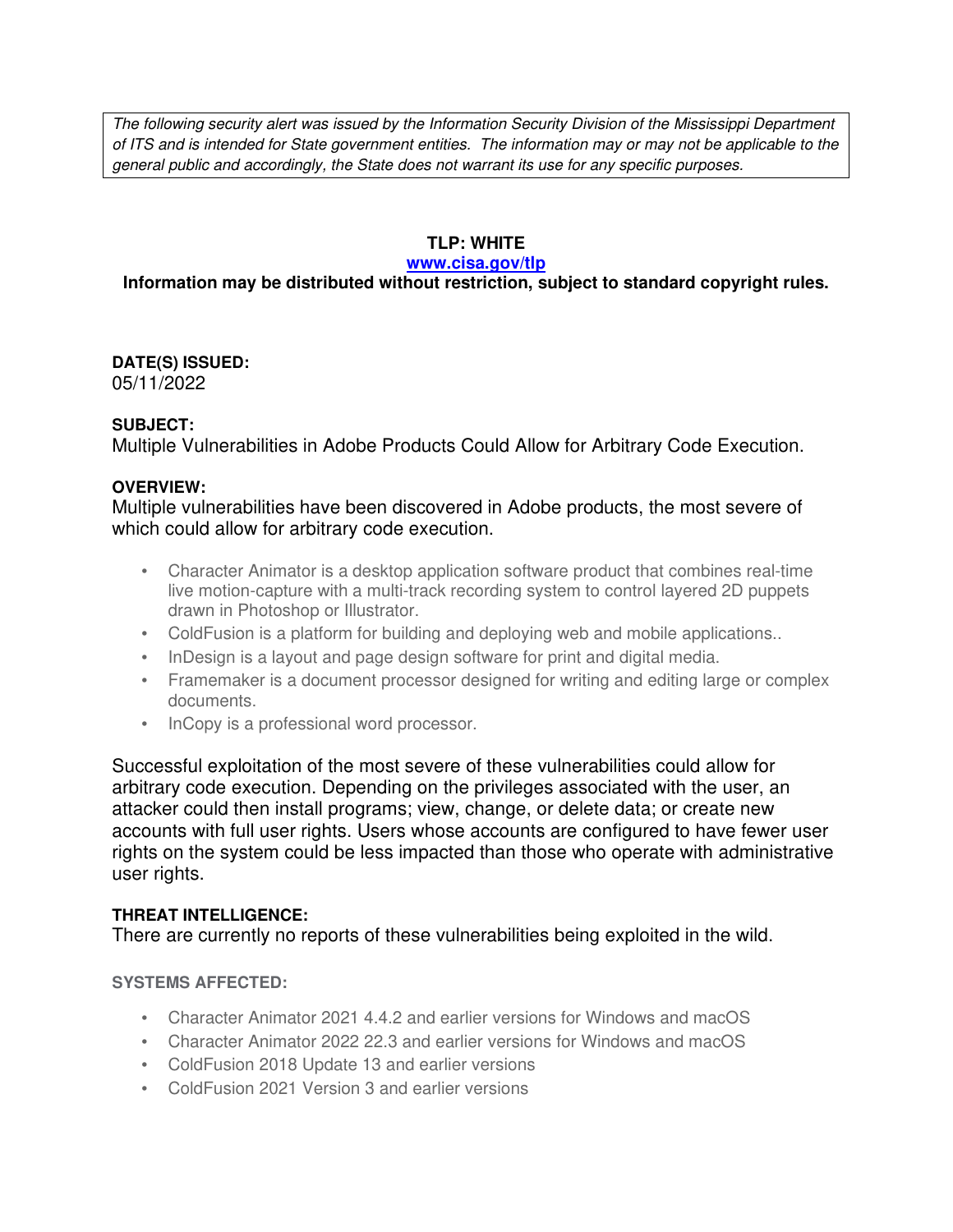- InDesign 17.1 and earlier versions for Windows and macOS
- InDesign 16.4.1 and earlier versions for Windows and macOS
- Framemaker 2019 Release Update 8 and earlier for Windows
- Framemaker 2020 Release Update 4 and earlier for Windows
- InCopy 17.1 and earlier versions for Windows and macOS
- InCopy 16.4.1 and earlier versions for Windows and macOS

#### **RISK:**

#### **Government:**

- Large and medium government entities: **High**
- Small government entities: **Medium**

#### **Businesses:**

- Large and medium business entities: **High**
- Small business entities: **Medium**

#### **Home users: Low**

#### **TECHNICAL SUMMARY:**

Multiple vulnerabilities have been discovered in Adobe Products, the most severe of which could allow for arbitrary code execution. Details of these vulnerabilities are as follows:

### **Adobe Character Animator**

• Out-of-bounds Write, which could allow for arbitrary code execution. (CVE-2022-28819)

## **Adobe ColdFusion**

• Cross-site Scripting (Reflected XSS), which could allow for arbitrary code execution. (CVE-2022-28818)

## **Adobe InDesign**

- Out-of-bounds Write, which could allow for arbitrary code execution. (CVE-2022-28831, CVE-2022-28833)
- Out-of-bounds Read, which could allow for arbitrary code execution. (CVE-2022-28832)

## **Adobe Framemaker**

• Out-of-bounds Write, which could allow for arbitrary code execution. (CVE-2022-28821, CVE-2022-28822, CVE-2022-28825, CVE-2022-28826, CVE-2022-28827, CVE-2022- 28828, CVE-2022-28829)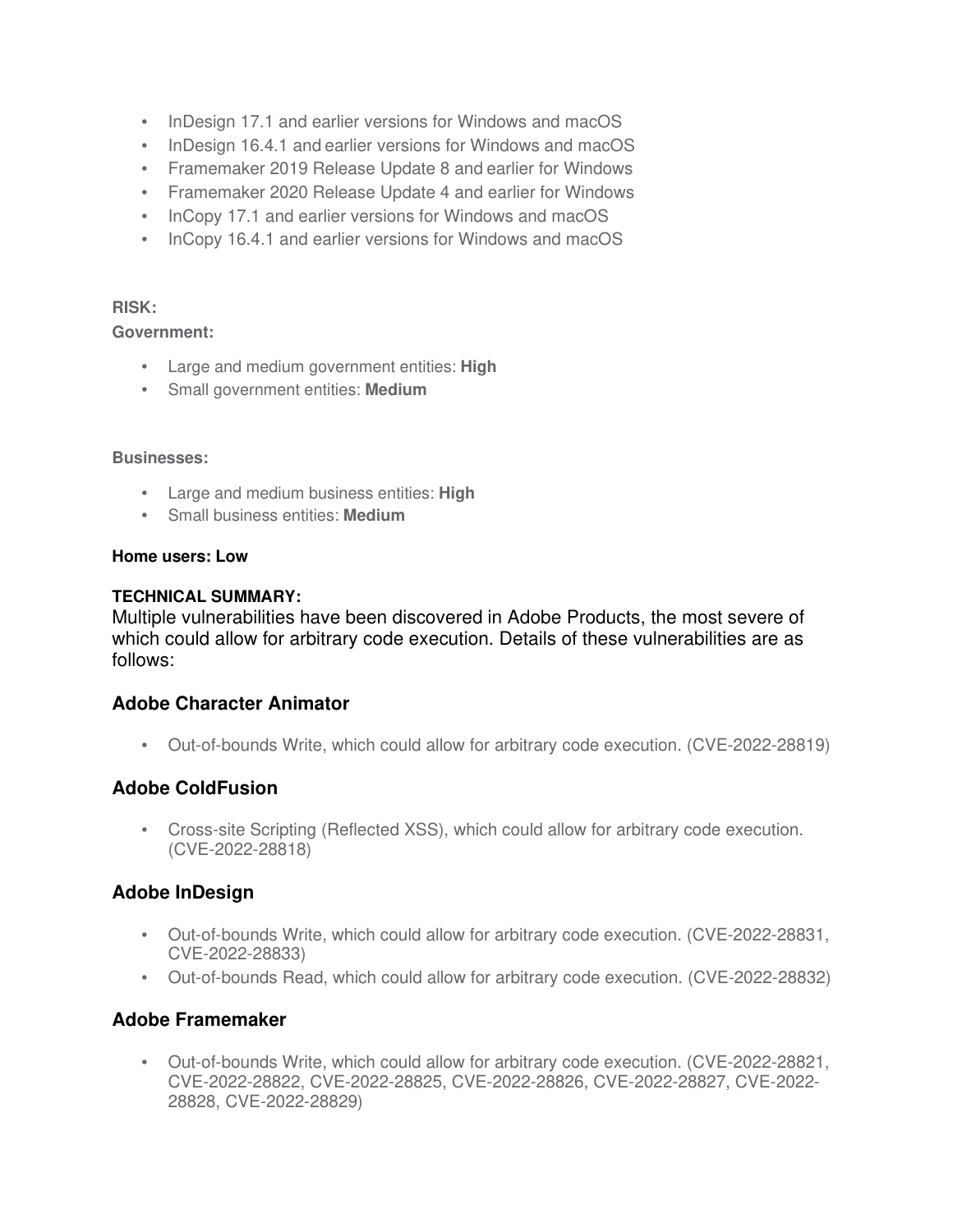- Use After Free, which could allow for arbitrary code execution. (CVE-2022-28823, CVE-2022-28824)
- Out-of-bounds Read, which could allow for arbitrary code execution. (CVE-2022-28830)

# **Adobe InCopy**

- Out-of-bounds Write, which could allow for arbitrary code execution. (CVE-2022-28834, CVE-2022-28836)
- Use After Free, which could allow for arbitrary code execution. (CVE-2022-28835)

Successful exploitation of the most severe of these vulnerabilities could allow for arbitrary code execution. Depending on the privileges associated with the user an attacker could then install programs; view, change, or delete data; or create new accounts with full user rights. Users whose accounts are configured to have fewer user rights on the system could be less impacted than those who operate with administrative user rights.

## **RECOMMENDATIONS:**

## We recommend the following actions be taken:

- Install the updates provided by Adobe immediately after appropriate testing.
- Run all software as a non-privileged user (one without administrative privileges) to diminish the effects of a successful attack.
- Remind users not to visit un-trusted websites or follow links provided by unknown or untrusted sources.
- Inform and educate users regarding the threats posed by hypertext links contained in emails or attachments especially from un-trusted sources.
- Apply the Principle of Least Privilege to all systems and services.

## **REFERENCES:**

### **Adobe:**

https://helpx.adobe.com/security/security-bulletin.html https://helpx.adobe.com/security/products/character\_animator/apsb22-21.html https://helpx.adobe.com/security/products/coldfusion/apsb22-22.html https://helpx.adobe.com/security/products/indesign/apsb22-23.html https://helpx.adobe.com/security/products/framemaker/apsb22-27.html https://helpx.adobe.com/security/products/incopy/apsb22-28.html

**CVE:**

https://cve.mitre.org/cgi-bin/cvename.cgi?name=CVE-2022-28818 https://cve.mitre.org/cgi-bin/cvename.cgi?name=CVE-2022-28819 https://cve.mitre.org/cgi-bin/cvename.cgi?name=CVE-2022-28821 https://cve.mitre.org/cgi-bin/cvename.cgi?name=CVE-2022-28822 https://cve.mitre.org/cgi-bin/cvename.cgi?name=CVE-2022-28823